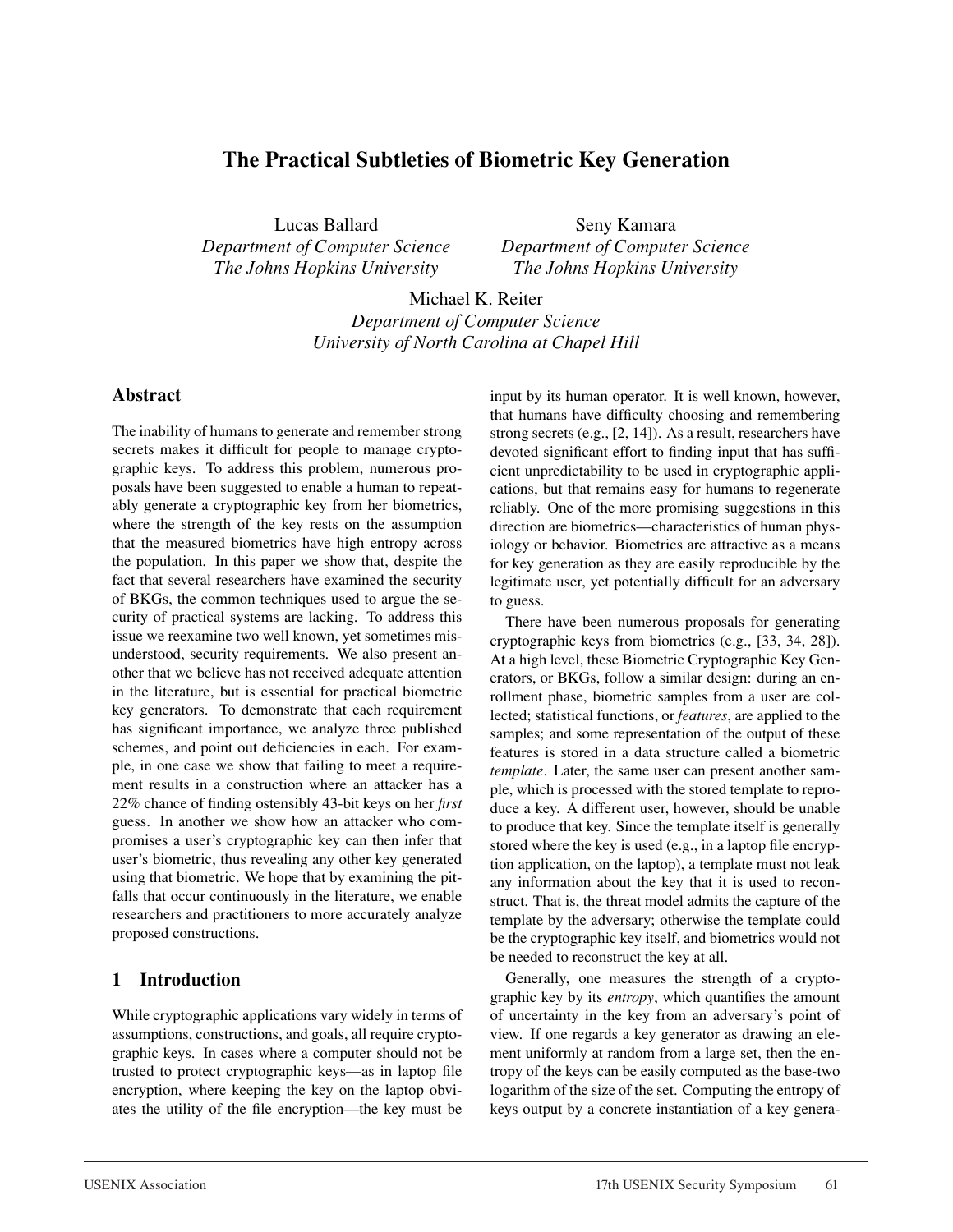tor, however, is non-trivial because "choosing uniformly at random" is difficult to achieve in practice. This is in part due to the fact that the key generator's source of randomness may be based on information that is leaked by external sources. For instance, an oft-cited flaw in Kerberos version 4 allowed adversaries to guess ostensibly 56-bit DES session keys in only  $2^{20}$  guesses [13]. The problem stemmed from the fact that the seeding information input to the key generator was related to information that could be easily inferred by an adversary. In other words, this *auxiliary information* greatly reduced the entropy of the key space.

In the case of biometric key generators, where the randomness used to generate the keys comes from a user's biometric and is a function of the particular features used by the system, the aforementioned problems are compounded by several factors. For instance, in the case of certain biometric modalities, it is known that population statistics can be strong indicators of a specific user's biometric [10, 36, 3]. In other words, depending on the type of biometric and the set of features used by the BKG, access to population statistics can greatly reduce the entropy of a user's biometric, and consequently, reduce the entropy of her key. Moreover, templates could also leak information about the key. To complicate matters, in the context of biometric key generation, in addition to evaluating the strength of the key, one must also consider the privacy implications associated with using biometrics. Indeed, the protection of a user's biometric information is crucial, not only to preserve privacy, but also to enable that user to reuse the biometric key generator to manage a new key. We argue that this concern for privacy mandates not only that the template protect the biometric, but also that the keys output by a BKG not leak information about the biometric. Otherwise, the compromise of a key might render the user's biometric unusable for key generation thereafter.

The goal of this work is to distill the seemingly intertwined and complex security requirements of biometric key generators into a small set of requirements that facilitate *practical* security analyses by designers. Specifically, the contributions of this paper are:

- I. The specification of three practical requirements that allow designers to ensure that a BKG ensures the privacy of a user's biometric and generates keys that are suitable for cryptographic applications.
- II. The analyses of three published BKGs. These are contributions in their own right, but more importantly serve as concrete evidence of the importance of the requirements.
- III. The description of *Guessing Distance*, a new heuristic measure that, given empirical data, can quickly estimate the security afforded by a BKG.

IV. Discussion of common pitfalls and subleties in current standards for empirical evaluation.

Throughout this paper we focus on the importance of considering adversaries who have access to public information, such as templates, when performing security evaluations. We hope that our observations will promote critical analyses of BKGs and temper the spread of flawed (or incorrectly evaluated) proposals.

## **2 Related Work**

To our knowledge, Soutar and Tomko [34] were the first to propose biometric key generation. Davida et al. [9] proposed an approach that uses iris codes, which are believed to have the highest entropy of all commonly-used biometrics. However, iris code collection can be considered somewhat invasive and the use of majority-decoding for error correction—a central ingredient of the Davida et al. approach—has been argued to have limited use in practice [16].

Monrose et al. proposed the first practical BKG that exploits behavioral (versus physiological) biometrics for key generation [29]. Their technique uses keystroke latencies to increase the entropy of standard passwords. Their construction yields a key at least as secure as the password alone, and an empirical analysis showed that their approach increases the workload of an attacker by a multiplicative factor of up to  $2^{15}$ . A similar approach was used to generate cryptographic keys from voice [28, 27]. Many constructions followed those of Monrose et al., using biometrics such as face [15], fingerprints [33, 39], handwriting [40, 17] and iris codes [16, 45]. Unfortunately, many are susceptible to attacks. Hill-climbing attacks have been leveraged against fingerprint, face, and handwriting-based biometric systems [1, 37, 43] by exploiting information leaked during the reconstruction of the key from the biometric template.

There has also been an emergence of generative attacks against biometrics [5, 23], which use auxiliary information such as population statistics along with limited information about a target user's biometric. The attacks we present in this paper are different from generative attacks because we assume that adversaries only have access to templates and auxiliary information. Our attacks, therefore, capture much more limited, and arguably more realistic, adversaries. Despite such limited information, we show how an attacker can recover a target user's key with high likelihood.

There has also been recent theoretical work to formalize particular aspects of biometric key generators. The idea of fuzzy cryptography was first introduced by Juels and Wattenberg [21], who describe a commitment scheme that supports noise-tolerant decommitments. In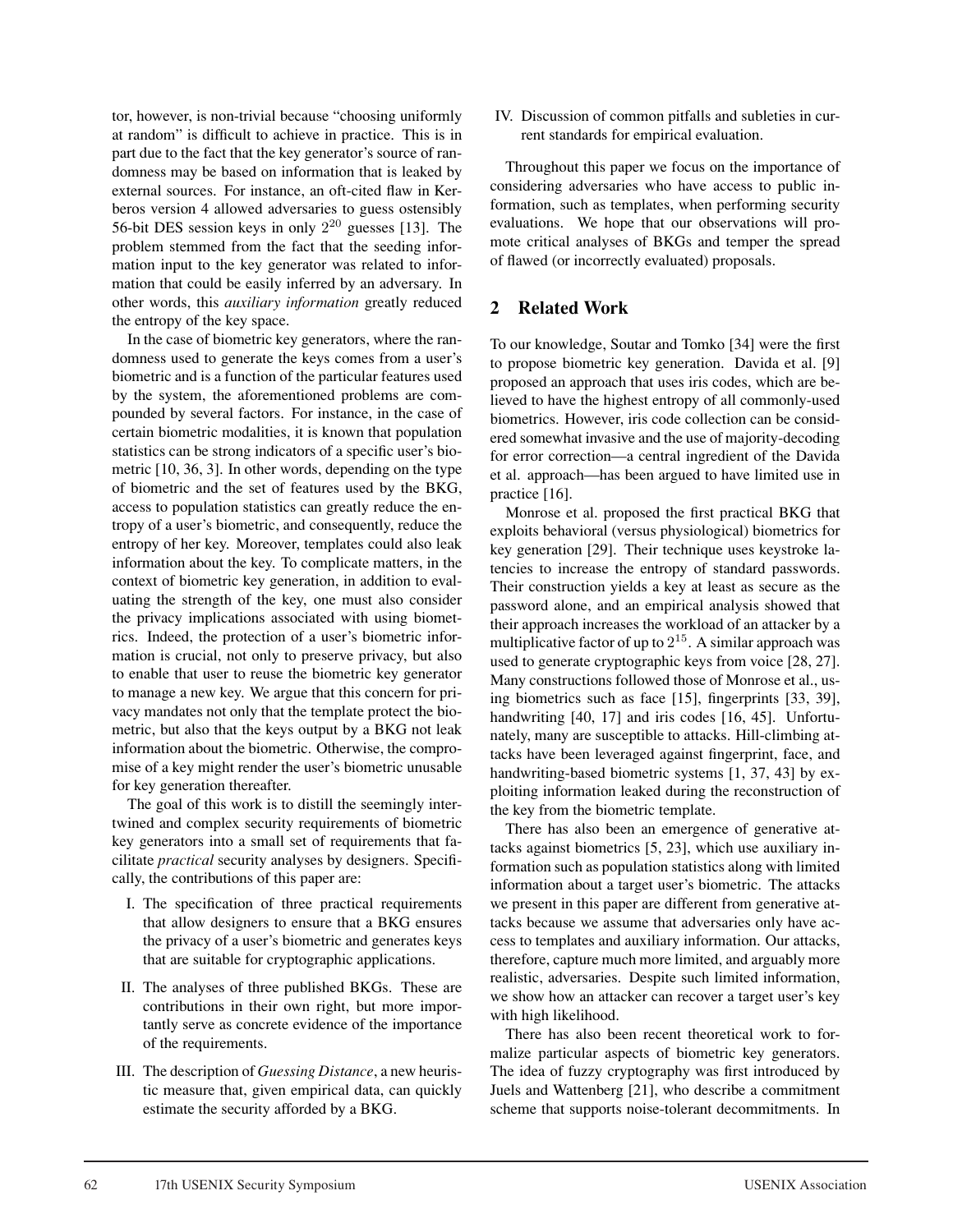Section 7 we provide a concrete analysis of a published construction that highlights the pitfalls of using fuzzy commitments as biometric key generators. Further work included a fuzzy vault [20], which was later analyzed as an instance of a secure-sketch that can be used to build fuzzy extractors [11, 6, 12, 22]. Fuzzy extractors treat biometric features as non-uniformly distributed, error-prone sources and apply error-correction algorithms and randomness extractors [18, 30] to generate random strings.

Fuzzy cryptography has made important contributions by specifying formal security definitions with which BKGs can be analyzed. Nevertheless, there remains a gap between theoretical soundness and practical systems. For instance, while fuzzy extractors can be effectively used as a component in a larger biometric key generation system, they do not capture all the practical requirements of a BKG. In particular, it is unclear whether known constructions can correct the kinds of errors typically generated by humans, especially in the case of behavioral biometrics. Moreover, fuzzy extractors require biometric inputs with high min-entropy but do not address how to select features that achieve this requisite level of entropy. Since this is an inherently empirical question, much of our work is concerned with how to *experimentally* evaluate the entropy available in a biometric.

Lastly, Jain et al. enumerate possible attacks against biometric templates and discuss several practical approaches that increase template security [19]. Similarly, Mansfield and Wayman discuss a set of best practices that may be used to measure the security and usability of biometric systems [24]. While these works describe specific attacks and defenses against systems, they do not address biometric key generators and the unique requirements they demand.

## **3 Biometric Key Generators**

Before we can argue about how to accurately assess biometric key generators (BKGs), we first define the algorithms and components associated with a BKG. These definitions are general enough to encompass most proposed BKGs.

BKGs are generally composed of two algorithms, an enrollment algorithm (Enroll) and a key-generation algorithm (KeyGen):

• Enroll $(\mathcal{B}_1, \ldots, \mathcal{B}_\ell)$ : The enroll algorithm is a probabilistic algorithm that accepts as input a number of biometric samples  $(\mathcal{B}_1, \ldots, \mathcal{B}_\ell)$ , and outputs a template  $(T)$  and a cryptographic key  $(K)$ . In the event that  $\mathcal{B}_1, \ldots, \mathcal{B}_\ell$  do not meet some predetermined criteria, the enroll algorithm might output the failure symbol ⊥.

• KeyGen $(\mathcal{B}, \mathcal{T})$ : The key generation algorithm accepts as input one biometric sample  $(\beta)$ , and a template  $(T)$ . The algorithm outputs either a cryptographic key  $(K)$ , or the failure symbol  $\perp$  if  $\beta$  cannot be used to create a key.

The enrollment algorithm estimates the variation inherent to a particular user's biometric reading and computes information needed to error-correct a new sample that is sufficiently close to the enrollment samples. Enroll encodes this information into a template and outputs the template and the associated key. The key-generation algorithm uses the template output by the enrollment algorithm and a new biometric sample to output a key. If the provided sample is sufficiently similar to those provided during enrollment, then KeyGen and Enroll output the same keys.

Generally speaking, there are four classes of information associated with a BKG.

- The Biometric  $(B)$ : A biometric is a measurement of a person's behavior or physiology. A BKG extracts  $\beta$  as algorithmically interpretable representations (e.g., a set of signals). The BKG typically applies statistical functions, or features  $(\phi_1, \ldots, \phi_n)$ , to the representations, and uses the output to either derive [17, 41] or lock [33, 16, 38] a cryptographic key.
- A Template  $(T)$ : A template is any piece of information that is stored on the system for the purpose of re-generating the cryptographic key. Templates are generally created during an enrollment process and stored so that a user can easily recreate her key. For all practical purposes, templates must be considered publicly available. Note that this assumption implies that more standard biometric templates, which are typically employed for authentication purposes and are simply the encoding of a biometric [42], cannot be used securely in this setting.
- The Key  $(K)$ : A cryptographic key that is derived from (or locked by) one or more biometric samples during an enrollment phase. The key may later be regenerated using another biometric sample that is "close" to the original samples and the template that was also output during enrollment.
- Auxiliary Information  $(A)$ : Auxiliary information encompasses any public information not intended to be used for key-derivation purposes but that is still readily available to an adversary. Auxiliary information is specified with respect to one user and includes any biometric, template, or key other than those associated with the user in question. It could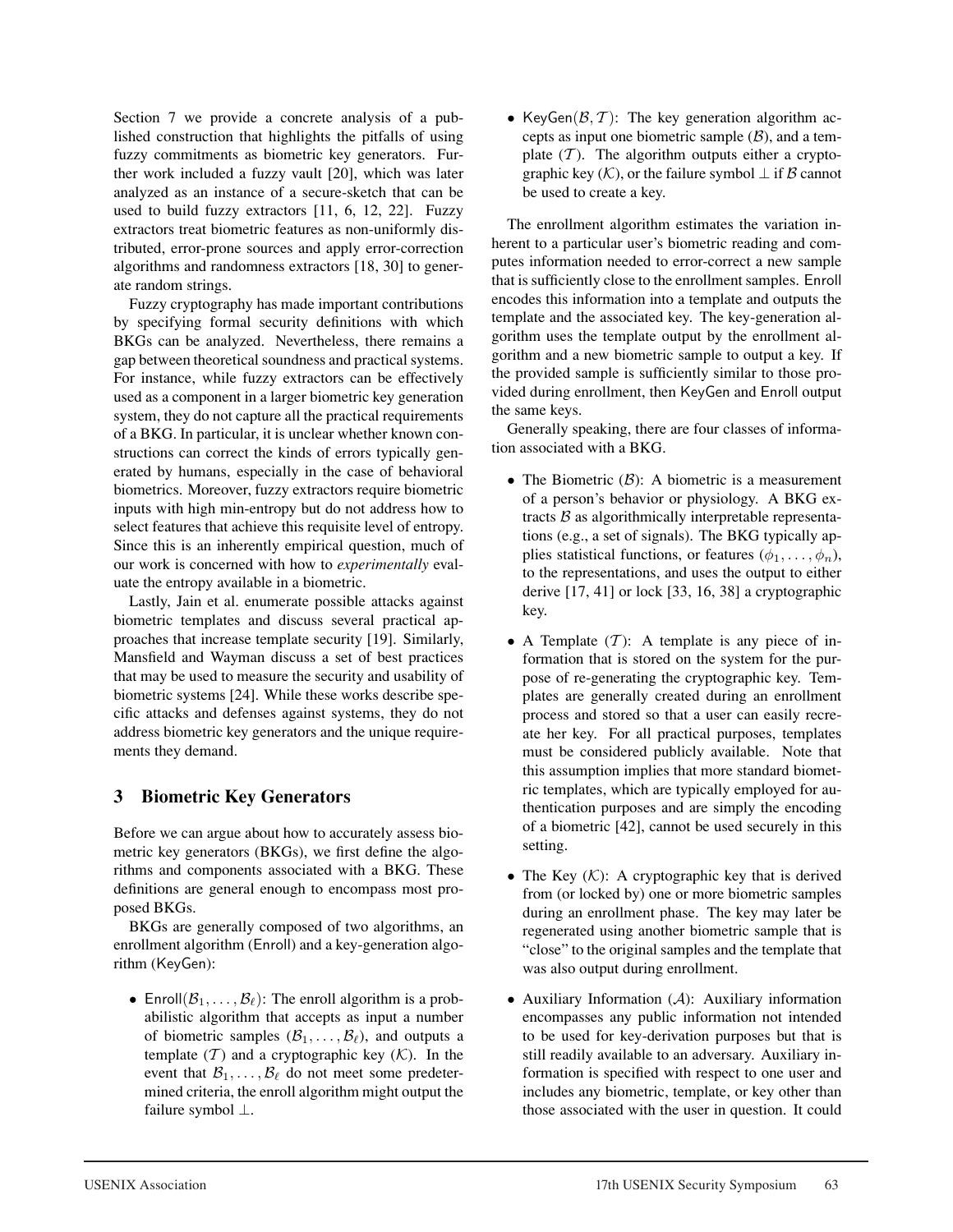also include any other information about the environment that might leak information about the biometric, or results of using the key.

For the remainder of the paper if a component of a BKG is associated with a specific user, then we subscript the information with the user's unique identifier. So, for example,  $\mathcal{B}_u$ , is u's biometric and  $\mathcal{A}_{\bar{u}}$  is auxiliary information derived from all users  $u' \neq u$ .

## **3.1 Evaluation Recommendations**

At a high level, the evaluation of a BKG requires designers to show that two properties hold: *correctness* and *security*. Intuitively, a scheme that achieves correctness is one that is usable for a high percentage of the population. That is, the biometric of choice can be reliably extracted to within some threshold of tolerance, and when combined with the template the correct key is output with high probability. As correctness is well understood, and is always presented when discussing the feasibility of a proposed BKG, we do not address it further.

In the context of biometric key generation, security is not as easily defined as correctness. Loosely speaking, a secure BKG outputs a key that "looks random" to any adversary that cannot guess the biometric. In addition, the templates and keys derived by the BKG should not leak any information about the biometric that was used to create them. We enumerate a set of three security requirements for biometric key generators, and examine the components that should be analyzed mathematically (i.e., the template and key) and empirically (i.e., the biometric and auxiliary information). While the necessity of the first two requirements has been understood to some degree, we will highlight and analyze how previous evaluations of these requirements are lacking. Additionally, we discuss a requirement that is often overlooked in the practical literature, but one which we believe is necessary for a secure and practical BKG.

We consider a BKG secure if it meets the following three requirements for each enrollable user in a population:

- *Key Randomness* (REQ-KR): The keys output by a BKG appear random to any adversary who has access to auxiliary information and the template used to derive the key. For instance, we might require that the key be statistically or computationally indistinguishable from random.
- *Weak Biometric Privacy* (REQ-WBP): An adversary learns no useful information about a biometric given auxiliary information and the template used to derive the key. For instance, no computationally bounded adversary should be able to compute any function of the biometric.

• *Strong Biometric Privacy* (REQ-SBP): An adversary learns no useful information about a biometric given auxiliary information, the template used to derive the key, and the key itself. For instance, no computationally bounded adversary should be able to compute any function of the biometric.

The necessity of REQ-KR and REQ-WBP is well known, and indeed many proposals make some sort of effort to argue security along these lines (see, e.g., [29, 11]). However, many different approaches are used to make these arguments. Some take a cryptographically formal approach, whereas others provide an empirical evaluation aimed at demonstrating that the biometrics and the generated keys have high entropy. Unfortunately, the level of rigor can vary between works, and differences in the ways REQ-KR and REQ-WBP are typically argued make it difficult to compare approaches. Also, it is not always clear that the empirical assumptions required by the cryptographic algorithms of the BKG can be met in practice.

Even more problematic is that many approaches for demonstrating biometric security merely provide some sort of measure of entropy of a biometric (or key) based on variation across a population. For example, one common approach is to compute biometric features for each user in a population, and compute the entropy over the output of these features. However, such analyses are generally lacking on two counts. For one, if the correlation between features is not accounted for, the reported entropy of the scheme being evaluated could be much higher than what an adversary must overcome in practice. Second, such techniques fail to compute entropy as a function of the biometric templates, which we argue should be assumed to be publicly available. Consequently, such calculations would declare a BKG "secure" even if, say, the template leaked information about the derived key. For example, suppose that a BKG uses only one feature and simply quantizes the feature space, outputting as a key the region of the feature space that contains the majority of the measurements of a specific user's feature. The quantization is likely to vary between users, and so the partitioning information would need to be stored in each user's template. Possession of the template thus reduces the set of possible keys, as it defines how the feature space is partitioned.

As far as we know, the notion of Strong Biometric Privacy (REQ-SBP) has only been considered recently, and only in a theoretical setting [12]. Even the original definitions of fuzzy extractors [11, Definition 3] do not explicitly address this requirement. Unfortunately, REQ-SBP has also largely been ignored by the designers of practical systems. Perhaps this oversight is due to lack of perceived practical motivation—it is not immediately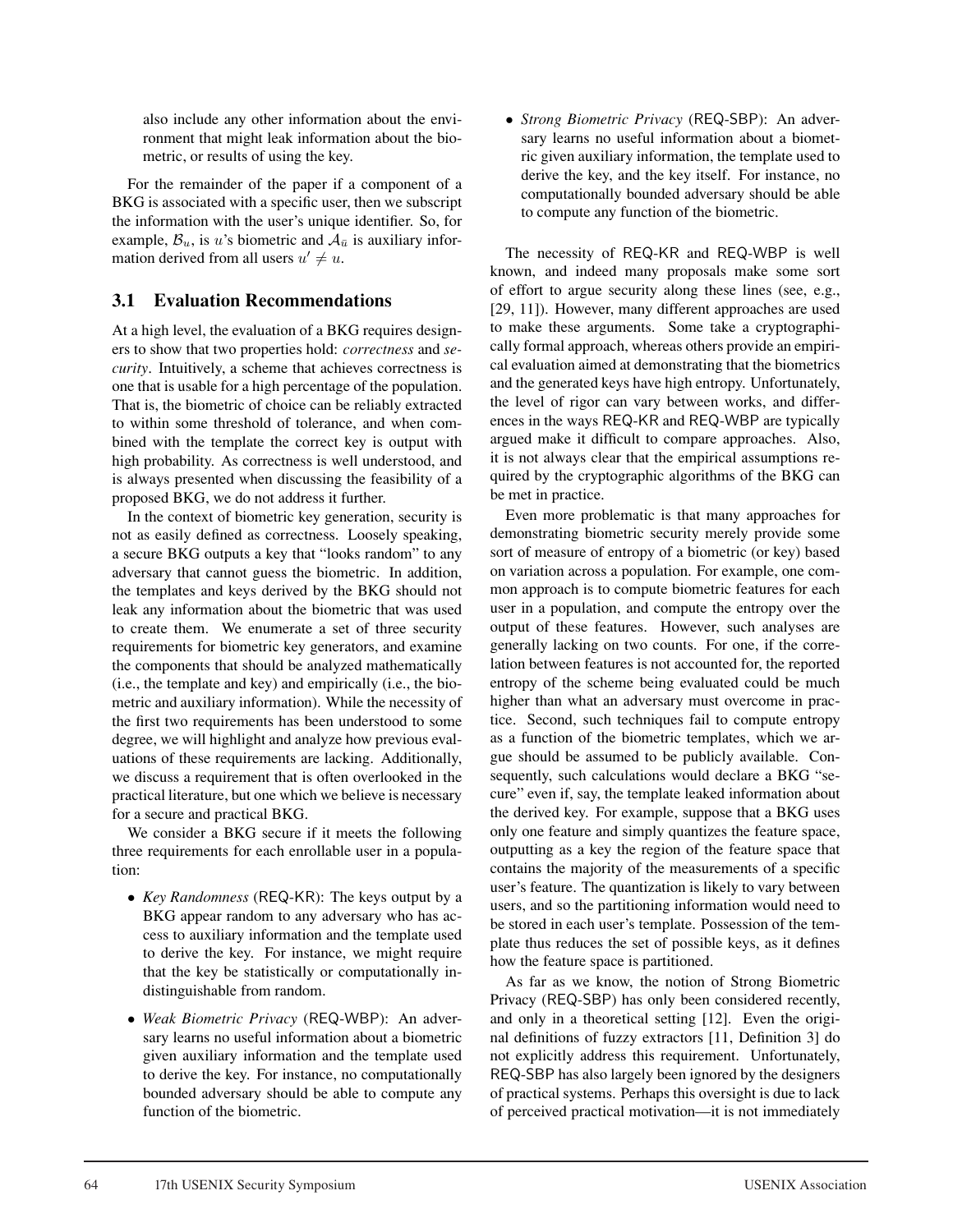clear that a key could be used to reveal a user's biometric. Indeed, to our knowledge, there have been few, if any, concrete attacks that have used keys and templates to infer a user's biometric. We observe, however, that it is precisely practical situations that motivate such a requirement; keys output by a BKG could be revealed for any number of reasons in real systems (e.g., side-channel attacks against encryption keys, or the verification of a MAC). If a key can be used to derive the biometric that was used to generate the key, then key recovery poses a severe privacy concern. Moreover, key compromise would then preclude a user from using this biometric in a BKG ever again, as the adversary would be able to recreate any key the user makes thereafter. Therefore, in Section 7 we provide specific practical motivation for this requirement by describing an attack against a wellaccepted BKG. The attack combines the key and a template to infer a user's biometric.

In what follows, we provide practical motivation for the importance of each of our three requirements by analyzing three published BKGs. It is not our goal to fault specific constructions, but instead to critique evaluation techniques that have become standard practice in the field. We chose to analyze these specific BKGs because each was argued to be secure using "standard" techniques. However, we show that since these techniques do not address important requirements, each of these constructions exhibit significant weaknesses despite security arguments to the contrary.

## **4 Biometrics and "Entropy"**

Before continuing further, we note that analyzing the security of a biometric key generator is a challenging task. A comprehensive approach to biometric security should consider sources of auxiliary information, as well as the impact of human forgers. Though it may seem impractical to consider the latter as a potential threat to a standard key generator, skilled humans can be used to generate initial forgeries that an algorithmic approach can then leverage to undermine the security of the BKG.

To this point, research has accepted this "adversarial multiplicity" without examining the consequences in great detail. Many works (e.g., [33, 29, 17, 15, 40, 16]) report both False Accept Rates (i.e., how often a human can forge a biometric) and an estimate of key entropy (i.e., the supposed difficulty an algorithm must overcome in order to guess a key) without specifically identifying the intended adversary. In this work, we focus on algorithmic adversaries given their importance in offline guessing attacks, and because we have already addressed the importance of considering human-aided forgeries [4, 5]. While our previous work did not address biometric key generators specifically, those lessons apply equally to this case.

The security of biometric key generators in the face of algorithmic adversaries has been argued in several different ways, and each approach has advantages and disadvantages. Theoretical approaches (e.g., [11, 6]) begin by assuming that the biometrics have high adversarial min-entropy (i.e., conditioned on all the auxiliary information available to an adversary, the entropy of the biometric is still high) and then proceed to distill this entropy into a key that is statistically close to uniform. However, in practice, it is not always clear how to estimate the uncertainty of a biometric. In more practical settings, guessing entropy [25] has been used to measure the strength of keys (e.g., [29, 27, 10]), as it is easily computed from empirical data. Unfortunately, as we demonstrate shortly, guessing entropy is a summary statistic and can thus yield misleading results when computed over skewed distributions. Yet another common approach (e.g., [31, 7, 16, 41, 17]), which has lead to somewhat misleading views on security, is to argue key strength by computing the Shannon entropy of the key distribution over a population. More precisely, if we consider a BKG that assigns the key  $\mathcal{K}_u$  to a user u in a population  $P$ , then it is considered "secure" if the entropy of the distribution  $\mathcal{P}(\mathcal{K}) = |\{u \in P : \mathcal{K}_u = \mathcal{K}\}|/|P|$  is high. We note, however, that the entropy of the previous distribution measures only key uniqueness and says nothing about how difficult it is for an adversary to guess the key. In fact, it is not difficult to design BKGs that output keys with maximum entropy in the previous sense, but whose keys are easy for an adversary to guess; setting  $\mathcal{K}_u = u$  is a trivial example.

To address these issues, we present a new measure that is easy to compute empirically and that estimates the difficulty an adversary will have in guessing the output of a distribution given some related auxiliary distribution. It can be used to empirically estimate the entropy of a biometric for any adversary that assumes the biometric is distributed similarly to the auxiliary distribution. Our proposition, *Guessing Distance*, involves determining the number of guesses that an adversary must make to identify a biometric or key, and how the number of guesses are reduced in light of various forms of auxiliary information.

## **4.1 Guessing Distance**

We assume that a specific user  $u$  induces a distribution U over a finite, *n*-element set  $\Omega$ . We also assume that an adversary has access to population statistics that also induce a distribution,  $P$ , over  $\Omega$ . P could be computed from the distributions of other users  $u' \neq u$ . We seek to quantify how useful  $P$  is at predicting  $U$ . The specifica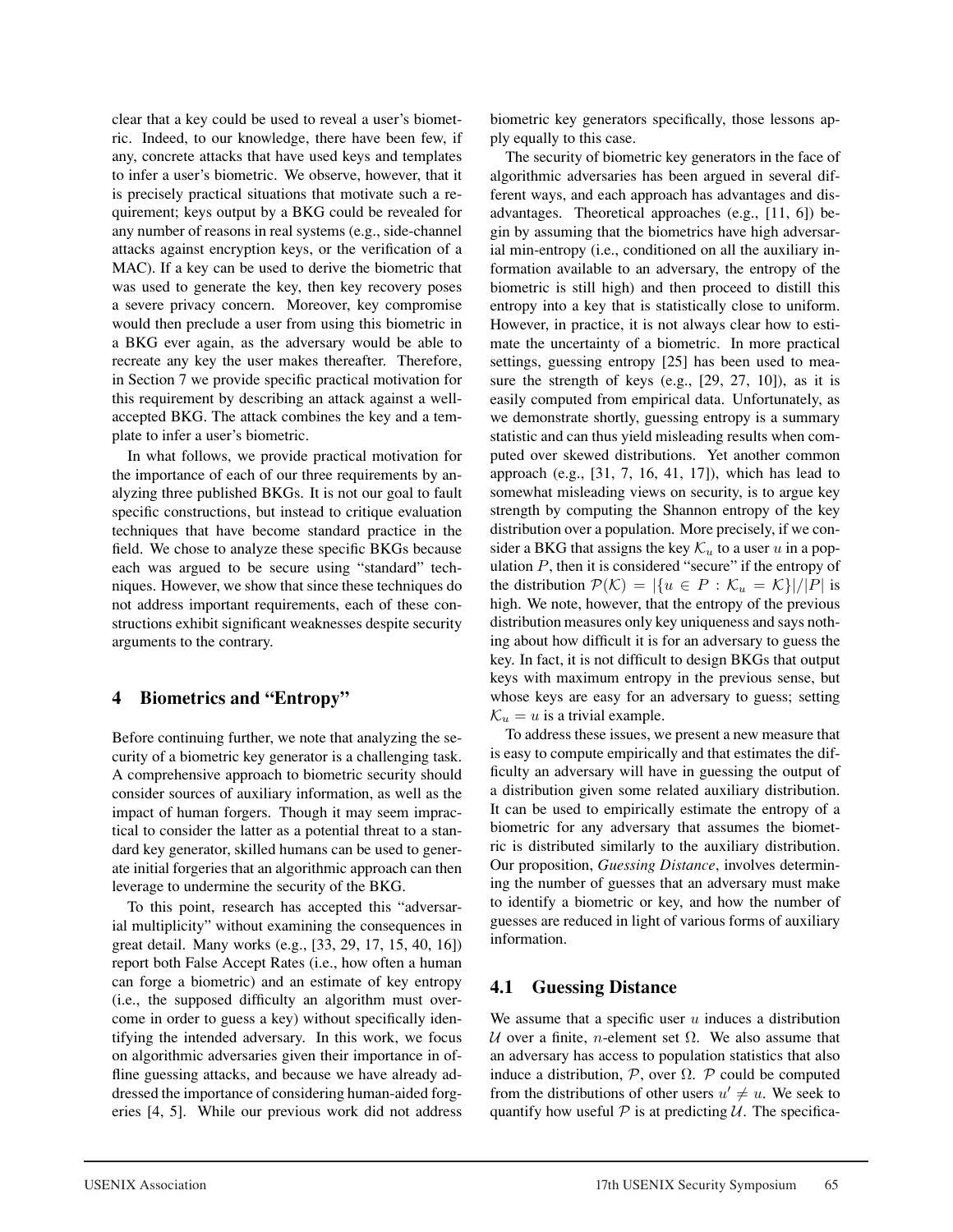tion of  $\Omega$  varies depending on the BKG being analyzed;  $\Omega$  could be a set of biometrics, a set of possible feature outputs, or a set of keys. It is up to system designers to use the specification of  $\Omega$  that would most likely be used by an adversary. For instance, if the output of features are easier to guess than a biometric, then  $\Omega$  should be defined as the set of possible feature outputs. Although at this point we keep the definition of  $P$  and  $U$  abstract, it is important when assessing the security of a construction to take as much auxiliary information as possible into account when estimating  $P$ . We return in Section 5 with an example of such an analysis.

We desire a measure that estimates the number of *guesses* that an adversary will make to find the highprobability elements of  $U$ , when guessing by enumerating  $\Omega$  starting with the most likely elements as prescribed by P. That is, our measure need not precisely capture the distance between  $U$  and  $P$  (as might, say,  $L_1$ -distance or Relative Entropy), but rather must capture simply  $P$ 's ability to predict the most likely elements as described by  $U^1$ . Given a user's distribution U, and two (potentially different) population distributions  $P_1$  and  $P_2$ , we would like the distance between U and  $P_1$  and U and  $P_2$  to be the same if and only if  $P_1$  and  $P_2$  prescribe the same guessing strategy for a random variable distributed according to  $U$ . For example, consider the distributions  $U$ ,  $\mathcal{P}_1$  and  $\mathcal{P}_2$ , and the element  $\omega \in \Omega$  such that  $\mathcal{P}_1(\omega) = .9$ ,  $\mathcal{P}_2(\omega) = .8$ , and  $\mathcal{U}(\omega) = 1$ . Here, an adversary with access to  $P_1$  would require the same number of guesses to find  $\omega$  as an adversary with access to  $\mathcal{P}_2$  (one). Thus, we would like the distance between  $U$  and  $P_1$  and between U and  $\mathcal{P}_2$  to be the same.

**Guessing Distance.** Let  $\omega^* = \argmax_{\omega \in \Omega} U(\omega)$ . Let  $L_{\mathcal{P}} = (\omega_1, \dots, \omega_n)$  be the elements of  $\Omega$  ordered such that  $\mathcal{P}(\omega_i) \geq \mathcal{P}(\omega_{i+1})$  for all  $i \in [1, n-1]$ . Define  $t^{-}$  and  $t^{+}$  to be the smallest index and largest index i such that  $|\mathcal{P}(\omega_i) - \mathcal{P}(\omega^*)| \leq \delta$ . The Guessing Distance between  $U$  and  $P$  with tolerance  $\delta$  is defined as:

$$
\mathsf{GD}_{\delta}(\mathcal{U}, \mathcal{P}) = \log \frac{t^- + t^+}{2}
$$

Guessing Distance measures the number of guesses that an adversary who assumes that  $U \approx \mathcal{P}$  makes before guessing the most likely element as prescribed by  $U$  (that is,  $\omega^*$ )<sup>2</sup>. We take the average over  $t^-$  and  $t^+$  as it may be the case that several elements may have similar probability masses under  $P$ . In such a situation, the ordering of  $L_p$  may be ambiguous, so we report an average measure across all equivalent orderings. As  $U$  and  $P$  will typically be empirical estimates, we use a tolerance  $\delta$  to offset small measurement errors when grouping elements of similar probability masses. The subscript  $\delta$  is ignored if  $\delta = 0$ .

**Discussion.** Intuitively, one can see that this definition makes sense by considering the following three cases: (1) P is a good indicator of U (i.e.,  $\omega^* = \omega_1$ ); (2)  $P$  is uniform; and (3)  $P$  is a poor indicator of  $U$  (i.e.,  $\omega^* = \omega_n$ ). In case (1) the adversary clearly benefits from using  $\mathcal P$  to guess  $\omega^*$ , and this relation is captured as  $GD(\mathcal{U}, \mathcal{P}) = \log 1 = 0$ . In case (2), the adversary learns no information about  $U$  from  $P$  and thus would be expected to search half of  $\Omega$  before guessing the correct value; indeed  $GD(\mathcal{U}, \mathcal{P}) = \log \frac{1+n}{2}$ . Finally, in case (3), a search algorithm based on  $P$  would need to enumerate all of  $\Omega$  before finding  $\omega^*$ , and this is reflected by  $GD(\mathcal{U}, \mathcal{P}) = \log \frac{n+n}{2} = \log |\Omega|.$ 

An important characteristic of GD is that it compares two probability distributions. This allows for a more fine-tuned evaluation as one can compute GD for each user in the population. To see the overall strength of a proposed approach, one might report a CDF of the GD's for each user, or report the minimum over all GD's in the population.

Guessing Distance is superficially similar to Guessing Entropy [25], which is commonly used to compute the expected number of guesses it takes to find an average element in a set assuming an optimal guessing strategy (i.e., first guessing the element with the highest likelihood, followed by guessing the element with the second highest likelihood, etc.) Indeed, one might view Guessing Distance as an extension of Guessing Entropy (see Appendix A); however, we prefer Guessing Distance as a measure of security as it provides more information about non-uniform distributions over a key space. For such distributions, Guessing Entropy is increased by the elements that have a low probability, and thus might not provide as conservative an estimate of security as desired. Guessing Distance, on the other hand, can be computed for each user, which brings to light the insecurity afforded by a non-uniform distribution. We provide a concrete example of such a case in Appendix A.

### **5 The Impact of Public Information on Key Randomness**

We now show why templates play a crucial role in the computation of key entropy (REQ-KR from Section 3). Our analysis brings to light two points: first that templates, and in particular, error-correction information, can indeed leak a substantial amount of information about a key, and thus must be considered when computing key entropy. Second, we show how standard approaches to computing key entropy, even if they were to take templates into account, must be conducted with care to avoid common pitfalls. Through our analysis we demonstrate the flexibility and utility of Guessing Dis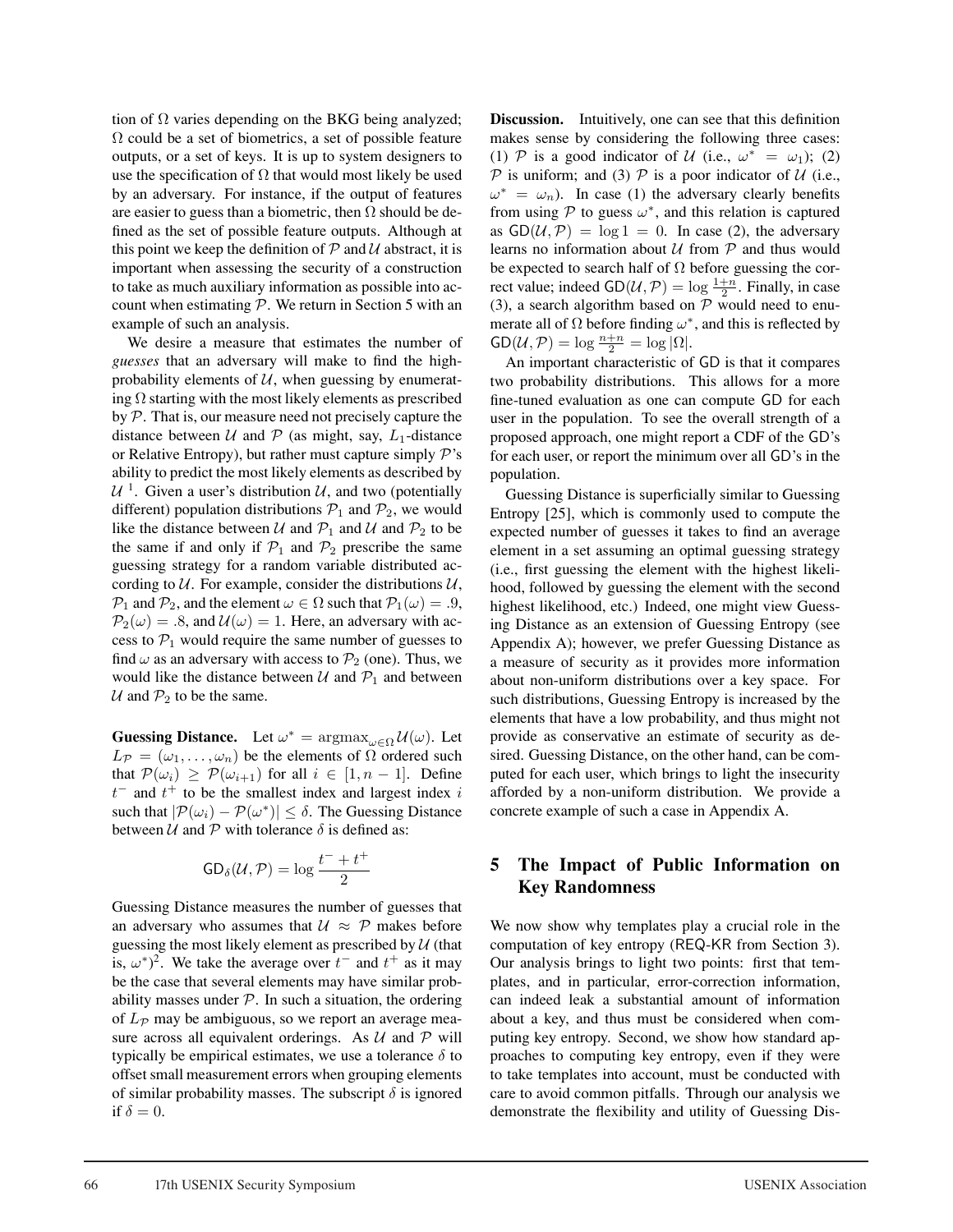tance. While we focus here on a specific proposal by Vielhauer and Steinmetz [40, 41], we argue that our results are generally applicable to a host of similar proposals (see, e.g., [44, 7, 35, 17]) that use per-user featurespace quantization for error correction. This complicates the calculation of entropy and brings to light common pitfalls.

The construction works as follows. Given 50 features  $\phi_1, \ldots, \phi_{50}$  [40] that map biometric samples to the set of non-negative integers, and  $\ell$  enrollment samples  $B_1, \ldots, B_\ell$ , let  $\Delta_i$  be the difference between the minimum and maximum value of  $\phi_i(\mathcal{B}_1), \ldots, \phi_i(\mathcal{B}_\ell)$ , expanded by a small tolerance. The scheme partitions the output range of  $\phi_i$  into  $\Delta_i$ -length segments. The key is derived by letting  $L_i$  be the smallest integer in the segment that contains the user's samples, computing  $\Gamma_i = L_i \text{ mod } \Delta_i$ , and setting the  $i^{\text{th}}$  key element  $c_i = \left[\frac{\phi_i(\mathcal{B}_1) - \Gamma_i}{\Delta_i}\right]$  $\Delta_i$ . The key is  $K = c_1 || \dots || c_{50}$ , and the template T is composed of  $\{(\Delta_1, \Gamma_1), \ldots, (\Delta_{50}, \Gamma_{50})\}.$ To later extract  $K$  given a biometric sample  $\mathcal{B}'$ , and a template T, set  $c_i' = \begin{bmatrix} \frac{\phi_i(\mathcal{B}') - \Gamma_i}{\Delta_i} \end{bmatrix}$  $\Delta_i$ | and output  $K' =$  $c'_1 || \dots || c'_{50}$ . We refer the reader to [41] for details on correctness.

As is the case in many other proposals, Vielhauer et al. perform an analysis that addresses requirement REQ-KR by arguing that given that the template leaks only error correcting information (i.e., the partitioning of the feature space) it does not indicate the values  $c_i$ . To support this argument, they conduct an empirical evaluation to measure the Shannon entropy of each  $c_i$ . For each user u they derive  $\mathcal{K}_u$  from  $\mathcal{T}_u$  and  $\mathcal{B}_u$ , then compute the entropy of each element  $c_i$  across all users. This analysis is a standard estimate of entropy. To see why this is inaccurate, consider two different users  $a$  and  $b$  such that a outputs consistent values on feature  $\phi$  and b does not. Then the partitioning over  $\phi$ 's range differs for each user. Thus, even if the mean value of  $\phi$  is the same when measured over both *a*'s and *b*'s samples, this mean will be mapped to different partitions in the feature space, and thus, a different key. *This implies that computing entropy over the* c<sup>i</sup> *overestimates security because the mapping induced by the templates artificially amplifies the entropy of the biometrics.* A more realistic estimate of the utility afforded an adversary by auxiliary information can be achieved by fixing a user's template, and using that template to error-correct every other user's samples to generate a list of keys, then measuring how close those keys are to the target user's key. By conditioning the estimate on the target users template we are able to eliminate the artificial inflation of entropy and provide a better estimate of the security afforded by the construction.

**Analysis.** We implemented the construction and tested the technique using all of the passphrases in the data set we collected in [3], which consists of over 9,000 writing samples from 47 users. Each user wrote the same five passphrases 10-20 times. In our analysis we follow the standard approach to isolate the entropy associated with the biometric: we compute various entropy measures using each user's rendering of the same passphrase [29, 5, 36] (this approach is justified as user selected passphrases are assumed to have low entropy). Tolerance values were set such that the approach achieved a False Reject Rate (FRR) of 0.1% (as reported in [40]) and all outliers and samples from users who failed to enroll [24] were removed.

Figure 1 shows three different measures of key uncertainty. The first measure, denoted *Standard*, is the common measure of interpersonal variation as reported in the literature (e.g., [17, 7]) using the data from our experiments. Namely, if the key element  $c_i$  has entropy  $H_i$ across the entire population, then the entropy of the key space is computed as  $H = \sum_{i=1}^{50} H_i$ . We also show two estimates of guessing distance, the first  $(GD(\mathcal{U}, \mathcal{P}))$ , plotted as GD-P) does not take a target user's template into account and  $P$  is just the distribution over all other users's keys in the population (the techniques we use to compute these estimates are described in Appendix B). The second  $(GD(\mathcal{U}, \mathcal{P}[\mathcal{T}_u]),$  plotted as GD-U) takes the user's template into account, computing  $\mathcal{P}[\mathcal{T}_u]$  by taking the biometrics from all other users in the population, and generating keys using  $\mathcal{T}_u$ , then computing the distribution over these keys.

Figure 1 shows the CDF of the number of guesses that one would expect an adversary to make to find each user's key. There are several important points to take away from these results. The first is the common pitfalls associated with computing key entropy. The difference between  $GD(\mathcal{U}, \mathcal{P})$  and the standard measurement indicates that the standard measurement of entropy (43 bits in this case) is clearly misleading—under this view one would expect an adversary to make  $2^{42}$  guesses on average before finding a key. However, from  $GD(\mathcal{U}, \mathcal{P})$  it is clear that an adversary can do substantially better than this. The difference in estimates is due to the fact that GD takes into account conditional information between features whereas a more standard measure does not.

The second point is the impact of a user's template on computing GD. We can see by examining  $GD(\mathcal{U}, \mathcal{P})$ that if we take the usual approach of just computing entropy over the keys, and ignore each user's template, we would assume only a small probability of guessing a key in fewer than  $2^{21}$  attempts. On the other hand, since the templates reduce the possible key space for each user, the estimate  $GD(\mathcal{U}, \mathcal{P}[\mathcal{T}_u])$  provides a more realistic measurement. In fact, an adversary with access to population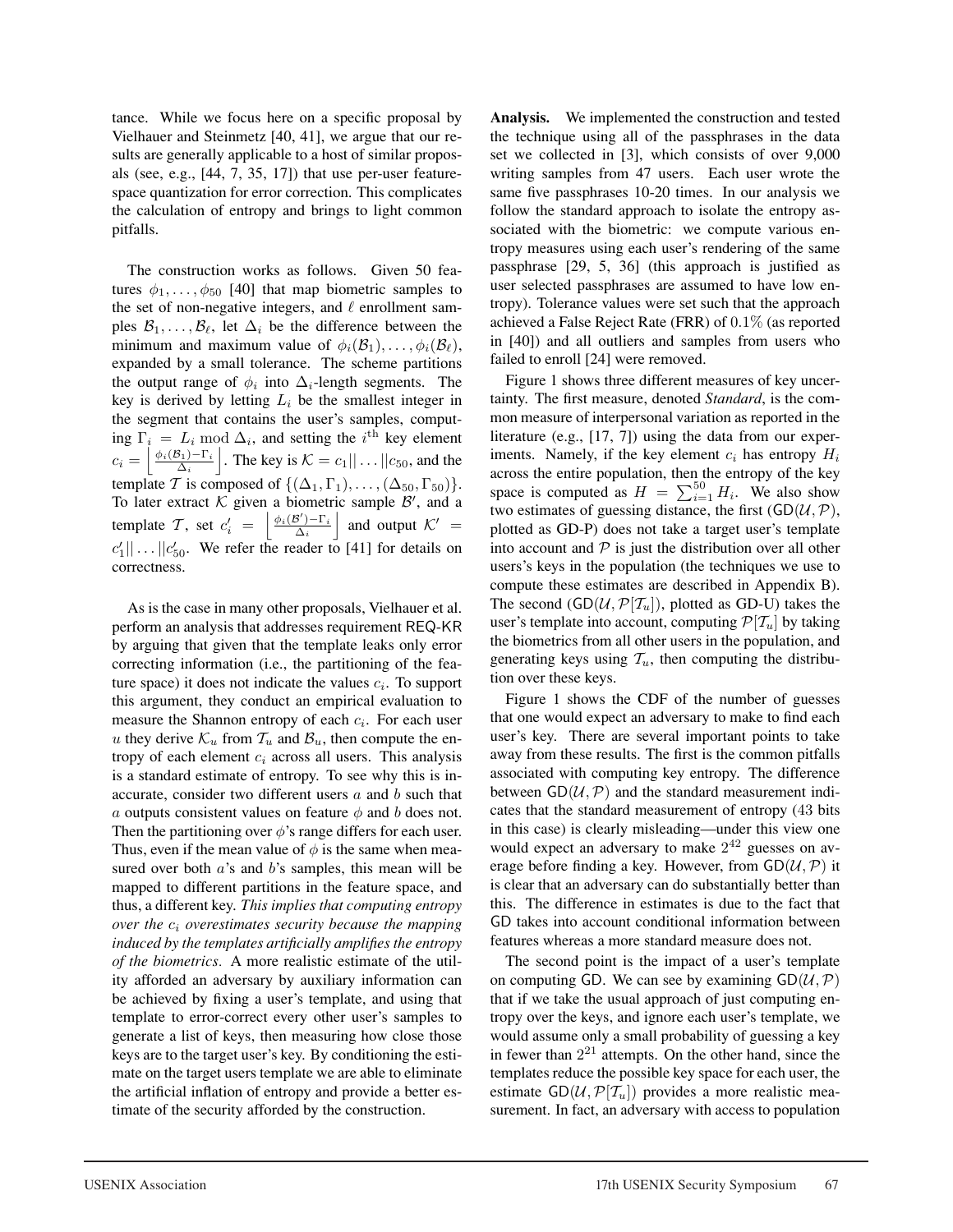

Figure 1: CDF of the guesses required by an adversary to find a key. We compare the *Standard* metric to two estimates of GD, one that uses the target user's template (GD-U), and one that uses each individual user's template (GD-P).

statistics has a 50% chance of guessing a user's key in fewer than  $2^{22}$  attempts, and  $15.5\%$  chance guessing a key in a *single* attempt!

These results also shed light on another pitfall worth mentioning—namely, that of reporting an average case estimate of key strength. If we take the target user's template into account in the current construction, 15.5% of the keys can be guessed in one attempt despite the estimated Guessing Entropy being approximately  $2^{22}$ . In summary, this analysis highlights the importance of conditioning entropy estimates on publicly available templates, and how several common entropy measures can result in misleading estimates of security.

### **6 The Impact of Public Information on Weak Biometric Privacy**

Recall that a scheme that achieves Weak Biometric Privacy uses templates that do not leak information about the biometrics input during enrollment. A standard approach to arguing that a scheme achieves REQ-WBP is to show (1) auxiliary information leaks little useful information about the biometrics, and (2) templates do not leak information about a biometric. This can be problematic as the two steps are generally performed in isolation. In our description of REQ-WBP, however, we argue that step (2) should actually show that an adversary with access to *both* templates and auxiliary information should learn no information about the biometric. The key difference here is that auxiliary information is used in both steps (1) and (2). This is essential as it is not difficult to create templates that are secure when considered in isolation, but are insecure once we consider knowledge derived from *other* users (e.g., population-wide statistics). In what follows we shed light on this important consideration by examining the scheme of Hao and Wah [17]. While our analysis focuses on their construction, it is pertinent to any BKG that stores partial information about the biometric in the template [43, 26].

For completeness, we briefly review the construction. The BKG generates DSA signing keys from  $n$  dynamic features associated with handwriting (e.g., pen tip velocity or writing time). The range of each feature is quantized based on a user's natural variation over the feature. Each partition of a feature's range is assigned a unique integer; let  $p_i$  be the integer that corresponds to the partition containing the output of feature  $\phi_i$  when applied to the user's biometric. The signing key is computed as  $\mathcal{K} = \text{SHA1}(p_1 || \dots || p_n)$ . The template stores information that describes the partitions for each feature, as well as the  $(x, y)$  coordinates that define the pen strokes of the enrollment samples, and the verification key corresponding to K. The  $(x, y)$  coordinates of the enrollment samples are used as input to the Dynamic Time Warping [32] algorithm during subsequent key generation; if the provided sample diverges too greatly from the original samples, it is immediately rejected and key generation aborted.

Hao et al. performed a typical analysis of REQ-WBP [17]. First, they compute the entropy of the features over the entire population of users to show that auxiliary information leaks little information that could be used to discern the biometric. Second, the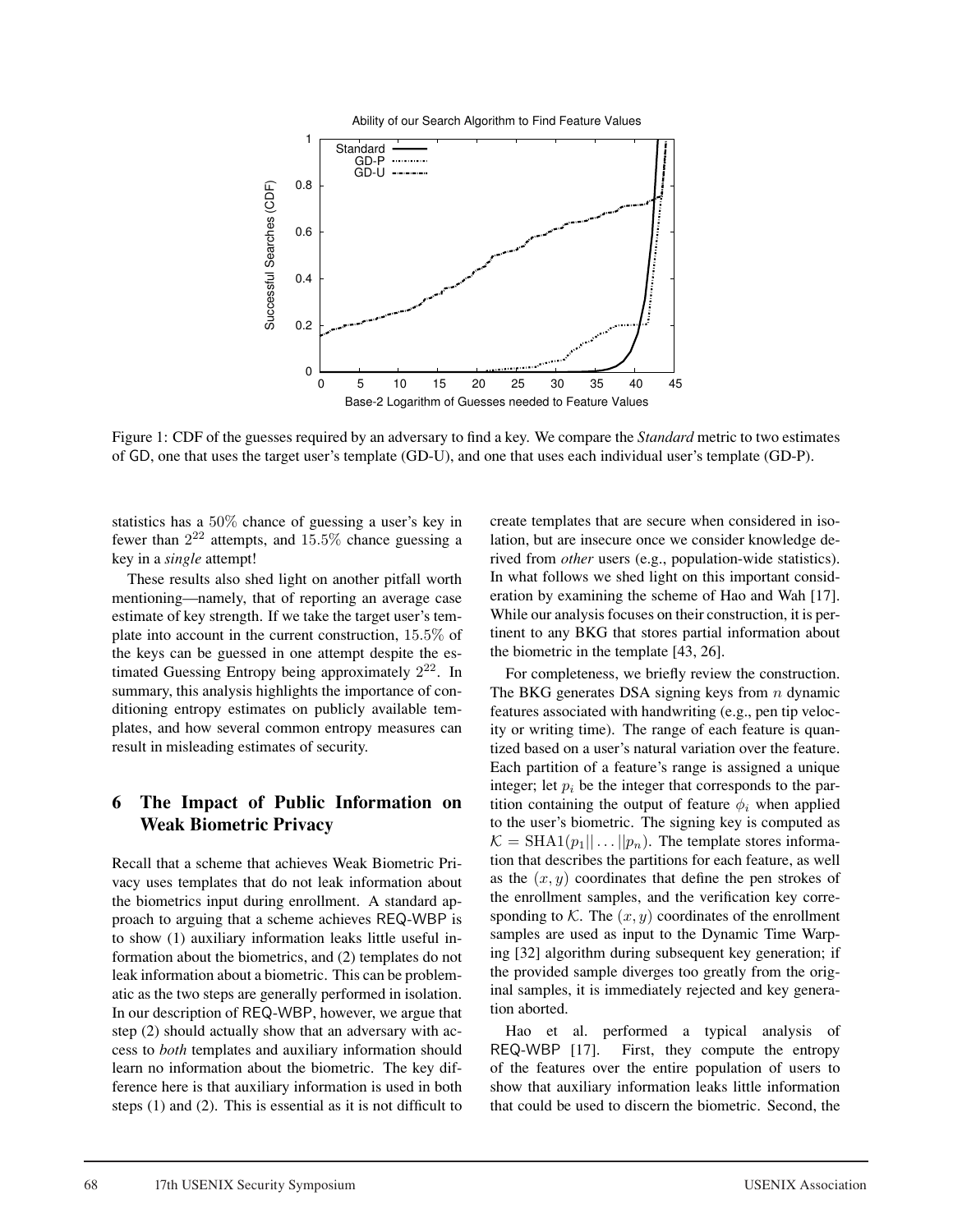

Figure 2: Search results against the BKG proposed by Hao et al. [17]. Our search algorithm has a 22% chance of finding a user's key on the first guess.

template is argued to be secure by making the following three observations. First, since the template only specifies the partitioning of the range of each feature, the template only leaks the variation in each feature, not the output. Second, for a computationally bound adversary, a DSA verification key leaks no information about the DSA signing key. Third, since the BKG employs only dynamic features, the static  $(x, y)$  coordinates leak no relevant information. Note that in this analysis the template is analyzed *without* considering auxiliary information. Unfortunately, while by themselves the auxiliary information and the templates seem to be of little use to an adversary, when taken together, the biometric can be easily recovered.

**Analysis.** To demonstrate this, we apply the techniques of [3] to generate guesses of the user's biometric samples. In [3] we describe a set of statistical measures that can be computed using population statistics, and map these spatial measures  $3$  to the most likely pen speed. In that work we assume limited knowledge of the target user's biometric, and compose static samples from the user to create a partial forgery, then infer timing information to make a complete forgery. In the current approach, we need not assume access to the target user's biometric because the  $(x, y)$  coordinates of the enrollment samples are stored in the template. Thus, we apply our approach from [3], to make a guess at the user's biometric. Then, we use an intelligent search algorithm that enumerates other biometrics that are "close" to the first guess. The algorithm focuses the bulk of its work searching for the outputs of the features that exhibit high variance across the population, and reduces the search space by exploiting conditioning between features.

To empirically evaluate our attack, we used the same data set as in Section 5. Our implementation of the BKG had a FRR of 29.2% and a False Accept Rate (FAR) of 1.7%, which is inline with the FRR/FAR of 28%/1.2% reported in [17]. Moreover, if we follow the computation of inter-personal variation as described in [17], then we would incorrectly conclude that the scheme creates keys with over 40 bits of entropy with our data set, which is the same estimate provided in [17]. However, this is not the case (see Figure 2). In particular, the fact that the template leaks information about the biometric enables an attack that successfully recreates the key 22% of the time on the *first* try; approximately 50% of the keys are correctly identified after making fewer than 2<sup>15</sup> guesses. In summary, the significance of this analysis does not lie in the effectiveness of the described attack, but more so in the fact that the original analysis failed to take auxiliary information into consideration when evaluating the security of the template.

## **7 The Impact of Key Compromise on Strong Biometric Privacy**

Lastly, we highlight the importance of quantifying the privacy of a user's biometric against adversaries who have access to the cryptographic key (i.e., REQ-SBP from Section 3). We examine a BKG proposed by Hao et al.  $[16]$ <sup>4</sup>. The construction generates a random key and then "locks" it with a user's iris code. The construction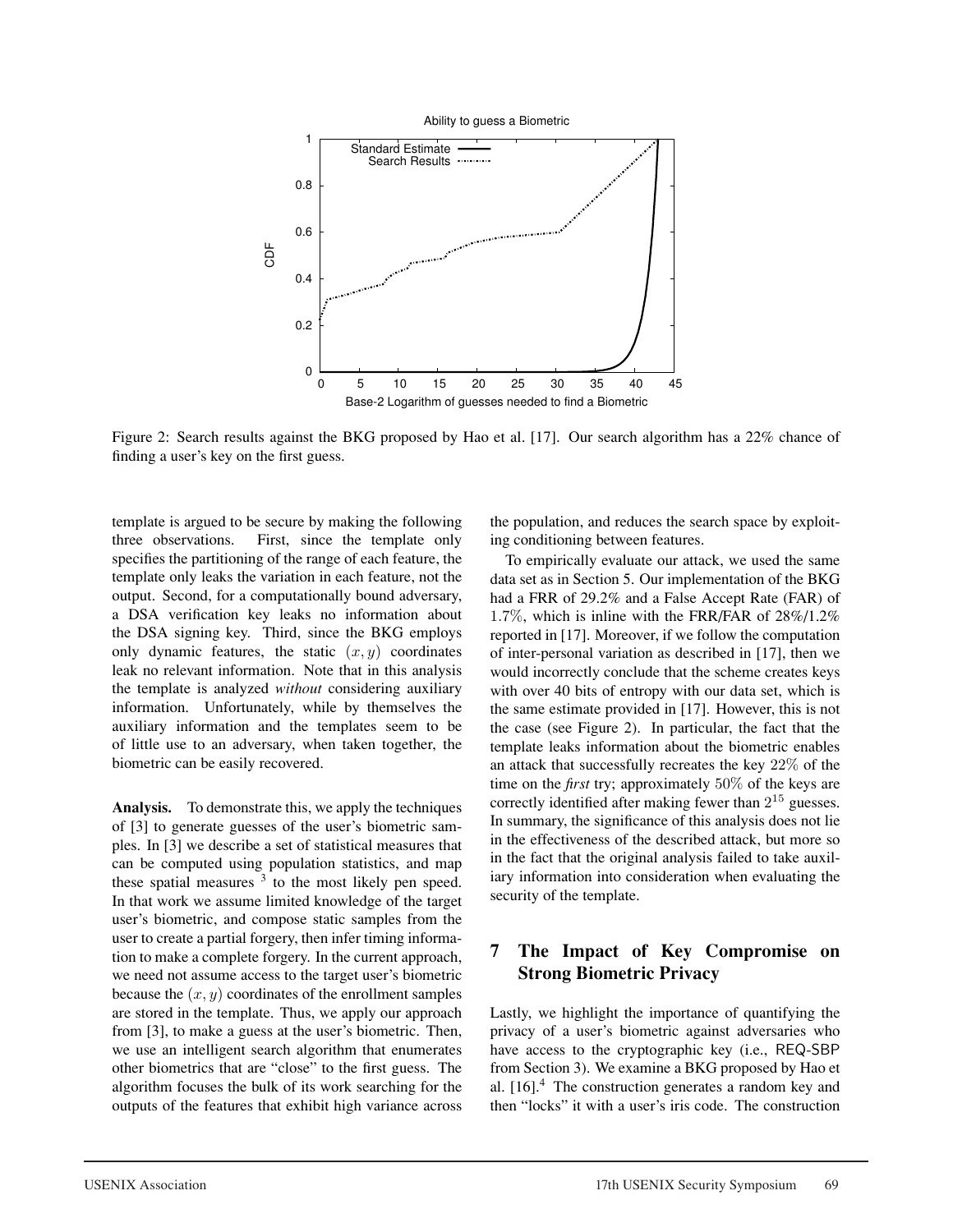uses a cryptographic hash function  $h: \{0,1\}^* \to \{0,1\}^s$ and a "concatenated" error correction code consisting of an encoding algorithm  $C : \{0, 1\}^{140} \rightarrow \{0, 1\}^{2048}$ , and the corresponding decoding algorithm  $D : \{0, 1\}^{2048} \rightarrow$  $\{0, 1\}^{140}$ . This error correction code is the composition of a Reed-Solomon and Hadamard code [16, Section 3]. Iris codes are elements in  $\{0, 1\}^{2048}$  [8].

The BKG works as follows: given a user's iris code  $\beta$ , select a random string  $K \in \{0, 1\}^{140}$ , and derive the template  $\mathcal{T} = \langle h(\mathcal{K}), \mathcal{B} \oplus C(\mathcal{K}) \rangle$ , and output  $\mathcal{T}$  and  $\mathcal{K}$ . To later derive the key given an iris code  $\mathcal{B}'$  and the template  $\mathcal{T} = \langle t_1, t_2 \rangle$ , compute  $\mathcal{K}' = D(t_2 \oplus \mathcal{B}')$ . If  $h(\mathcal{K}') = t_1$ , then output  $K'$ , otherwise, fail. If  $\mathcal B$  and  $\mathcal B'$  are "close" to one another, then  $t_2 \oplus \mathcal{B}'$  is "close" to  $C(\mathcal{K})$ , perhaps differing in only a few bits. The error correcting code handles these errors, yielding  $K' = K$ .

Hao et al. provide a security analysis arguing requirement REQ-KR using both cryptographic reasoning and a standard estimate of entropy of the input biometric. That is, they provide empirical evidence that auxiliary information cannot be used to guess a target user's biometric, and a cryptographic argument that, assuming the former, the template and auxiliary information cannot be used to guess a key. They conservatively estimate the entropy of  $K$  to be 44 bits. Moreover, the authors note that if the key is ever compromised, the system can be used to "lock" a new key, since  $K$  is selected at random and is not a function of the biometric.

Unfortunately, given the current construction, compromise of  $K$ , in addition to the public information  $\mathcal{T} = \langle t_1, t_2 \rangle$ , allows one to completely reconstruct  $\mathcal{B} = C(\mathcal{K}) \oplus t_2$ . Thus, even if a user were to create a new template and key pair, an adversary could use the old template and key to derive the biometric, and then use the biometric to unlock the new key. The significance of this is worth restating: because this BKG fails to meet REQ-SBP, the privacy of a user's biometric is completely undermined once any key for that user is ever compromised.

#### **8 Conclusion**

In this paper, we examine a series of requirements, pitfalls, and subtleties that are commonly overlooked in the evaluation of biometric key generators. Our goal is to encourage rigorous empirical evaluations that consider the impact of publicly available data to show that a BKG (*I.*) ensures the privacy of a user's biometric, and (*II.*) outputs keys that are suitable for cryptographic applications. Our exposition brings to the forefront *practical* ways of thinking about existing requirements that help elucidate subtle nuances that are commonly overlooked in regards to biometric security. As we demonstrate, failure to consider these requirements may result in estimates that overstate the security of proposed schemes.

To underscore the practical significance of each of these requirements, we present analyses of three published systems. While we point out weaknesses in specific constructions, it is not our goal to fault the those specific works. Instead, we aim to bring to light flaws in the standard approaches that were followed in each setting. In one case we exploit auxiliary information to show that an attacker can guess 15% of the keys on her first attempt. In another case, we highlight the importance of ensuring biometric privacy by exploiting the information leaked by templates to yield a 22% chance of guessing a user's key in one attempt. Lastly, we show that subtleties in BKG design can lead to flaws that allow an adversary to derive a user's biometric given a compromised key and template, thereby completely undermining the security of the scheme.

We hope that our work encourages designers and evaluators to analyze BKGs with a degree of skepticism, and to question claims of security that overlook the requirements presented herein. To facilitate this type of approach, we not only ensure that our requirements can be applied to real systems, but also introduce *Guessing Distance*—a heuristic measure that estimates the uncertainty of the outputs of a BKG given access to population statistics.

### **Acknowledgements**

We would like to thank Fabian Monrose for invaluable contributions to this work. We would also like to thank Dan Lopresti for providing helpful feedback on earlier versions of this paper. This research was funded in part by NSF Grant CNS-0430338.

#### **References**

- [1] ADLER, A. Images can be Regenerated from Quantized Biometric Match Score Data. In *Proceedings of the Canadian Conference on Electrical and Computer Engineering* (Niagara Falls, Canada, May 2004), pp. 469–472.
- [2] ALVARE, A. How crackers crack passwords or what passwords to avoid. In *Proceedings of the Second USENIX Security Workshop* (August 1990), pp. 103–112.
- [3] BALLARD, L., LOPRESTI, D., AND MONROSE, F. Evaluating the security of handwriting biometrics. In *The*  $10^{th}$  *International Workshop on the Foundations of Handwriting Recognition* (October 2006), pp. 461–466.
- [4] BALLARD, L., LOPRESTI, D., AND MONROSE, F. Forgery quality and its implications for behavioral biometric security. *IEEE Transactions on Systems, Man, and Cybernetics, Part B (Special Edition) 37*, 5 (October 2007), 1107–1118.
- [5] BALLARD, L., MONROSE, F., AND LOPRESTI, D. Biometric authentication revisited: Understanding the impact of wolves in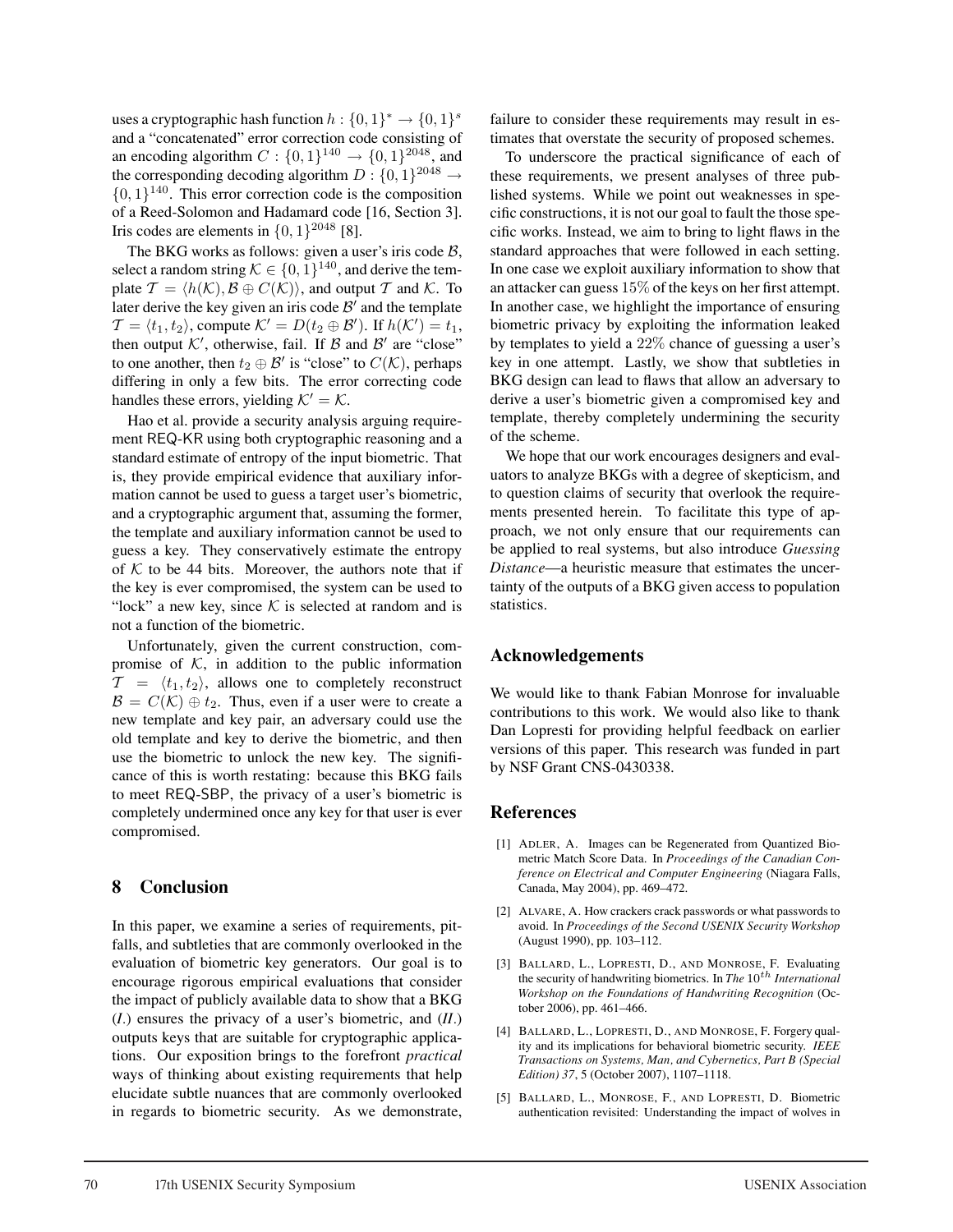sheep's clothing. In *Proceedings of the 15*th *Annual Usenix Security Symposium* (Vancouver, BC, Canada, August 2006), pp. 29– 41.

- [6] BOYEN, X. Reusable cryptographic fuzzy extractors. In *ACM Conference on Computer and Communications Security—CCS 2004* (2004), New-York: ACM Press, pp. 82–91.
- [7] CHANG, Y.-J., ZHANG, W., AND CHEN, T. Biometrics-Based Cryptographic Key Generation. In *Proceedings of IEEE International Conference on Multimedia and Expo (ICME)* (2004), vol. 3, pp. 2203–2206.
- [8] DAUGMAN, J. The importance of being random: Statistical principles of iris recognition. *Pattern Recognition 36* (2003), 279– 291.
- [9] DAVIDA, G. I., FRANKEL, Y., AND MATT, B. J. On enabling secure applications through off-line biometric identification. In *Proceedings of the 1998 IEEE Symposium on Security and Privacy* (May 1998), pp. 148–157.
- [10] DAVIS, D., MONROSE, F., AND REITER, M. K. On user choice in graphical password schemes. In *Proceedings of the* 13th *USENIX Security Symposium* (August 2004), pp. 151–164.
- [11] DODIS, Y., REYZIN, L., AND SMITH, A. Fuzzy extractors: How to generate strong keys from biometrics and other noisy data. In *Advances in Cryptology - EUROCRYPT 2004* (2005), vol. 3027 of *Lecture Notes in Computer Science*, Springer-Verlag, pp. 523– 540. Full version appears as Y. Dodis, R. Ostrovsky, L. Reyzin, and A. Smith. Fuzzy Extractors: How to Generate Strong Keys from Biometrics and Other Noisy Data, *IACR ePrint Cryptography Archive 2003/235*.
- [12] DODIS, Y., AND SMITH, A. Correcting errors without leaking partial information. In *Proc.* 37*th ACM Symp. on Theory of Computing* (2005), ACM, pp. 654–663.
- [13] DOLE, B., LODIN, S., AND SPAFFORD, E. Misplaced trust: Kerberos 4 session keys. In *Proceedings of the 1997 Symposium on Network and Distributed System Security* (Washington, DC, USA, 1997), IEEE Computer Society, p. 60.
- [14] FELDMEIER, D., AND KARN, P. UNIX password security ten years later. In *Advances in Cryptology – CRYPTO '89 Proceedings* (Berlin, Germany, 1990), vol. 435 of *Lecture Notes in Computer Science*, Springer-Verlag, pp. 44–63.
- [15] GOH, A., AND NGO, D. C. L. Computation of cryptographic keys from face biometrics. In *Proceedings of Communications and Multimedia Security* (2003), pp. 1–13.
- [16] HAO, F., ANDERSON, R., AND DAUGMAN, J. Combining cryptography with biometrics effectively. *IEEE Transactions on Computers* (2006).
- [17] HAO, F., AND WAH, C. Private key generation from on-line handwritten signatures. *Information Management and Computer Security 10*, 4 (2002), 159–164.
- [18] HASTAD, J., IMPAGLIAZZO, R., LEVIN, L., AND LUBY, M. A pseudorandom generator from any one-way function. *SIAM Journal on Computing 28* (1998).
- [19] JAIN, A. K., ROSS, A., AND ULUDAG, U. Biometric Template Security: Challenges and Solutions. In *Proceedings of European Signal Processing Conference (EUSIPCO)* (September 2005).
- [20] JUELS, A., AND SUDAN, M. A fuzzy vault scheme. In *IEEE International Symposium on Information Theory* (2002).
- [21] JUELS, A., AND WATTENBERG, M. A fuzzy commitment scheme. In Proceedings of the 6<sup>th</sup> ACM Conference on Com*puter and Communication Security* (November 1999), pp. 28–36.
- [22] LI, Q., SUTCU, Y., AND MEMON, N. Secure sketch for biometric templates. In *In Proceedings of Advances in Cryptology - ASIACRYPT 2006, 12th International Conference on the Theory and Application of Cryptology and Information Security* (2006), pp. 99–113.
- [23] LOPRESTI, D. P., AND RAIM, J. D. The effectiveness of generative attacks on an online handwriting biometric. In *Proceedings of the International Conference on Audio- and Video-based Biometric Person Authentication*. Hilton Rye Town, NY, USA, 2005, pp. 1090–1099.
- [24] MANSFIELD, A. J., AND WAYMAN, J. L. Best practices in testing and reporting performance of biometric devices. Tech. Rep. NPL Report CMSC 14/02, Centre for Mathematics and Scientific Computing, National Physical Laboratory, August 2002.
- [25] MASSEY, J. L. Guessing and entropy. In *Proceedings of the 1994 IEEE International Symposium on Information Theory* (1994), p. 204.
- [26] MOHANTY, P., SARKAR, S., AND KASTURI, R. A non-iterative approach to reconstruct face templates from match scores. In *18th International Conference on Pattern Recognition (ICPR 2006)* (August 2006), pp. 598–601.
- [27] MONROSE, F., REITER, M., LI, Q., LOPRESTI, D., AND SHIH, C. Towards speech-generated cryptographic keys on resourceconstrained devices. In *Proceedings of the Eleventh USENIX Security Symposium* (2002), pp. 283–296.
- [28] MONROSE, F., REITER, M. K., LI, Q., AND WETZEL, S. Cryptographic key generation from voice (extended abstract). In *Proceeedings of the 2001 IEEE Symposium on Security and Privacy* (May 2001), pp. 12–25.
- [29] MONROSE, F., REITER, M. K., AND WETZEL, S. Password hardening based on keystroke dynamics. *International Journal of Information Security 1*, 2 (February 2002), 69–83.
- [30] NISAN, N., AND ZUCKERMAN, D. Randomness is linear in space. *Journal of Computer and Systems Science 52*, 1 (1996), 43–52.
- [31] RATHA, N. K., CONNELL, J. H., AND BOLLE, R. M. Enhancing security and privacy in biometrics-based authentication systems. *IBM Syst. J. 40*, 3 (2001), 614–634.
- [32] SANKOFF, D., AND KRUSKAL, J. *Time Warps, String Edits and Macromolecules: The Theory and Practice of Sequence Comparison*, second ed. Addison-Wesley Publishing, Reading, MA, 1999.
- [33] SOUTAR, C., ROBERGE, D., STOIANOV, A., GILROY, R., AND KUMAR, B. V. Biometric encryption<sup>tm</sup> using image processing. In *Optical Security and Counterfeit Deterrence Techniques II* (1998), vol. 3314, IS&T/SPIE, pp. 178–188.
- [34] SOUTAR, C., AND TOMKO, G. J. Secure private key generation using a fingerprint. In *Cardtech/Securetech Conference Proceedings* (May 1996), pp. 245–252.
- [35] SUTCU, Y., SENCAR, H. T., AND MEMON, N. A Secure Biometric Authentication Scheme based on Robust Hashing. In *Proceedings of the 7th Workshop on Multimedia and Security* (New York, NY, USA, 2005), pp. 111–116.
- [36] THORPE, J., AND VAN OORSCHOT, P. Human-Seeded Attacks and Exploiting Hot-Spots in Graphical Passwords. In *Proceedings of the 16*th *Annual Usenix Security Symposium* (Boston, MA, August 2007).
- [37] ULUDAG, U., AND JAIN, A. Attacks on biometric systems: A case study in fingerprints. In *Proceedings of SPIE-EI 2004, Security, Steganography and Watermarking of Multimedia Contents VI*, vol. 5306, pp. 622–633.
- [38] ULUDAG, U., AND JAIN, A. Securing fingerprint template: Fuzzy vault with helper data. In *Proceedings of the IEEE Workshop on Privacy Research In Vision (PRIV)* (New York, NY, June 2006).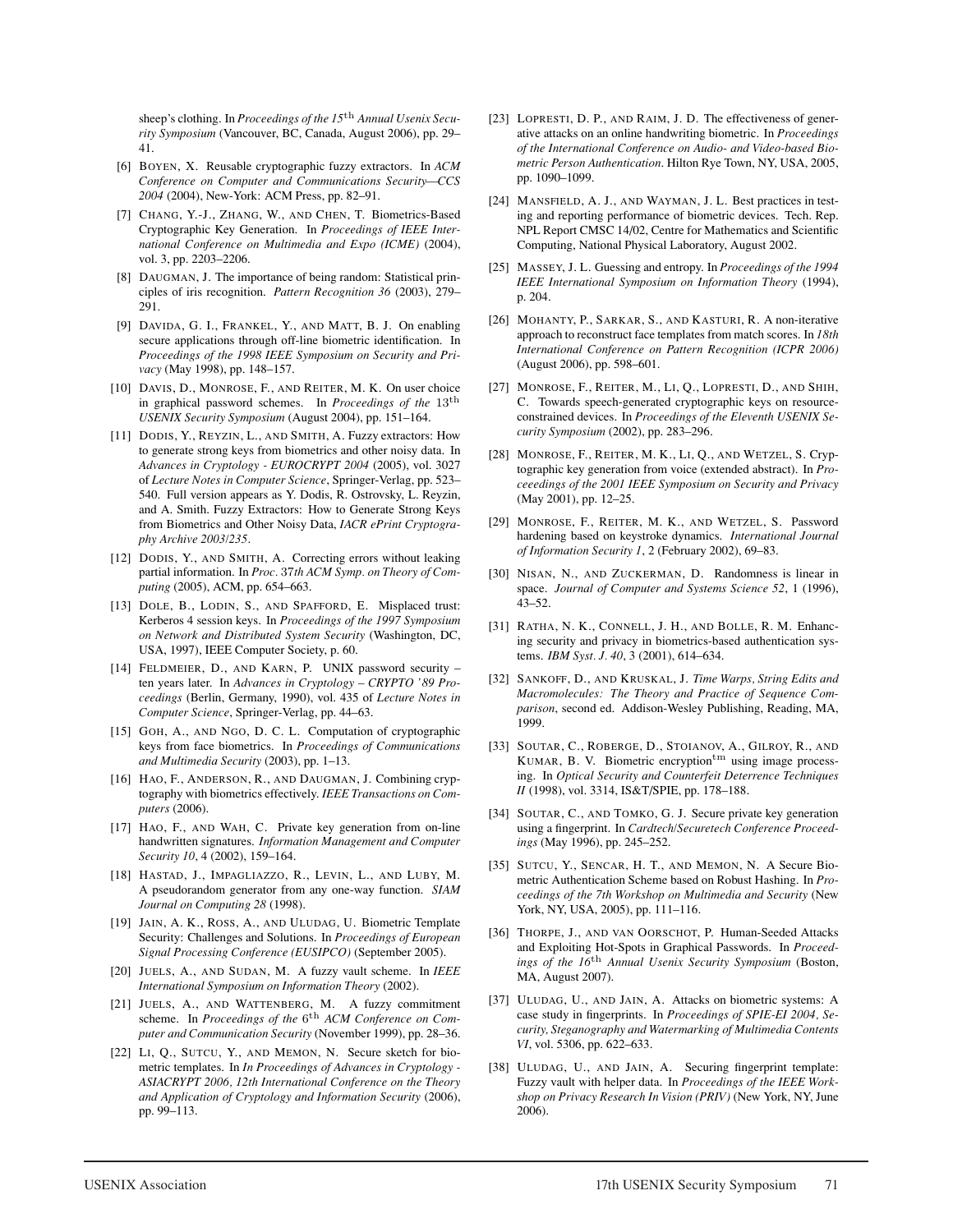- [39] ULUDAG, U., PANKANTI, S., PRABHAKAR, S., AND JAIN, A. K. Biometric cryptosystems: Issues and challenges. *Proceedings of the IEEE: Special Issue on Multimedia Security of Digital Rights Management 92*, 6 (2004), 948–960.
- [40] VIELHAUER, C., AND STEINMETZ, R. Handwriting: Feature correlation analysis for biometric hashes. *EURASIP Journal on Applied Signal Processing 4* (2004), 542–558.
- [41] VIELHAUER, C., STEINMETZ, R., AND MAYERHOFER, A. Biometric hash based on statistical features of online signatures. In *Proceedings of the Sixteenth International Conference on Pattern Recognition* (2002), vol. 1, pp. 123–126.
- [42] WAYMAN, J. Fundamentals of biometric authentication technologies. *International Journal of Image & Graphics 1*, 1 (January 2001), 93–114.
- [43] YAMAZAKI, Y., NAKASHIMA, A., TASAKA, K., AND KO-MATSU, N. A study on vulnerability in on-line writer verification system. In *Proceedings of the Eighth International Conference on Document Analysis and Recognition* (Seoul, South Korea, August-September 2005), pp. 640–644.
- [44] ZHANG, W., CHANG, Y.-J., AND CHEN, T. Optimal thresholding for key generation based on biometrics. In *Proceedings of the International Conference on Image Processing (ICIP04)* (2004), vol. 5, pp. 3451–3454.
- [45] ZHENG, G., LI, W., AND ZHAN, C. Cryptographic key generation from biometric data using lattice mapping. In *ICPR '06: Proceedings of the 18th International Conference on Pattern Recognition* (Washington, DC, USA, 2006), IEEE Computer Society, pp. 513–516.

#### **Notes**

<sup>1</sup>Typically,  $U$  is computed over error-corrected values, and so the most likely element will also be the only element that has any probability mass.

 $2$ We note that Guessing Distance is not a distance metric as it does not necessarily satisfy symmetry or the triangle inequality.

<sup>3</sup>These measures can be reproduced given the  $(x, y)$  coordinates of handwriting.

4This BKG is technically an instance of the fuzzy commitment proposed by Juels and Wattenberg [21], which was later shown to be an instance of a secure sketch [11].

### **A Guessing Distance and Guessing Entropy**

Guessing Entropy [25] is commonly used for measuring the expected number of guesses it takes to find an average element in a set assuming an optimal guessing strategy (i.e., first guessing the element with the highest likelihood, followed by guessing the element with the second highest likelihood, etc.). Given a distribution  $P$  over  $\Omega$ and the convention that  $\mathcal{P}(\omega_i) \geq \mathcal{P}(\omega_{i+1})$ , Guessing Entropy is computed as  $G(\mathcal{P}) = \sum_{i=1}^{n} i \mathcal{P}(\omega_i)$ .

Guessing Entropy is commonly used to determine how many guesses an adversary will take to guess a key. At first, Guessing Entropy and Guessing Distance appear to be quite similar. However, there is one important difference: Guessing Entropy is a summary statistic and Guessing Distance is not. While Guessing Entropy provides an intuitive and accurate estimate over distributions that are close to uniform, the fact that there is one measure of strength for all users in the population may result in somewhat misleading results when Guessing Entropy is computed over skewed distributions.

To see why this is the case, consider the following distribution: let P be defined over  $\Omega = {\omega_1, \dots, \omega_n}$  as  $\mathcal{P}(\omega_1) = \frac{1}{2}$ , and  $\mathcal{P}(\omega_i) = \frac{1}{2(n-1)}$  for  $i \in [2, n]$ . That is, one element (or key) is output by 50% of the users and the remaining elements are output with equal likelihood. The Guessing Entropy of  $P$  is:

$$
G(\mathcal{P}) = \sum_{i=1}^{n} i \mathcal{P}(\omega_i)
$$
  
=  $\mathcal{P}(\omega_1) + \sum_{i=2}^{n} i \mathcal{P}(\omega_i)$   
=  $\frac{1}{2} + \frac{1}{2(n-1)} \sum_{i=2}^{n} i$   
=  $\frac{1}{2} + \frac{1}{2(n-1)} \left( \frac{n(n+1)}{2} - 1 \right)$   
 $\approx \frac{n}{4}$ 

Thus, although the expected number of guesses to correctly select  $\omega$  is approximately  $\frac{n}{4}$ , over half of the population's keys are correctly guessed on the first attempt following the optimal strategy. To contrast this, consider an analysis of Guessing Distance with threshold  $\delta = \frac{1}{N}$ . (Assume for exposition that distributions are estimated from a population of  $N = 2(n-1)$  users.) To do so, evaluate each user in the population independently. Given a population of users, first remove a user to compute  $\mathcal U$  and use the remaining users to compute  $P$ . Repeat this process for the entire population.

In the case of our pathological distribution, we may consider only two users without loss of generality: a user with distribution  $U_1$  who outputs key  $\omega_1$ , and user with distribution  $U_2$  who outputs key  $\omega_2$ . In the first case, we have  $GD_{\delta}(\mathcal{U}_1, \mathcal{P}) = \log 1 = 0$ , because the majority of the mass according to  $P$  is assigned to  $\omega_1$ , which is the most likely element according to  $\mathcal{U}_1$ . For  $\mathcal{U}_2$ , we have  $t^{-} = 2$  and  $t^{+} = n$ , and thus  $GD_{\delta}(\mathcal{U}_2, \mathcal{P}) = \log \frac{n+2}{2}$ . Taking the minimum value (or even reporting a CDF) shows that for a large proportion of the population (all users with distribution  $U_1$ ), this distribution offers no security—a fact that is immediately lost if we only consider a summary statistic. However, it is comforting to note, that if we compute the average of  $2^{GD}$  over all users, we obtain estimates that are identical to that of guessing entropy for sets that are sufficiently large: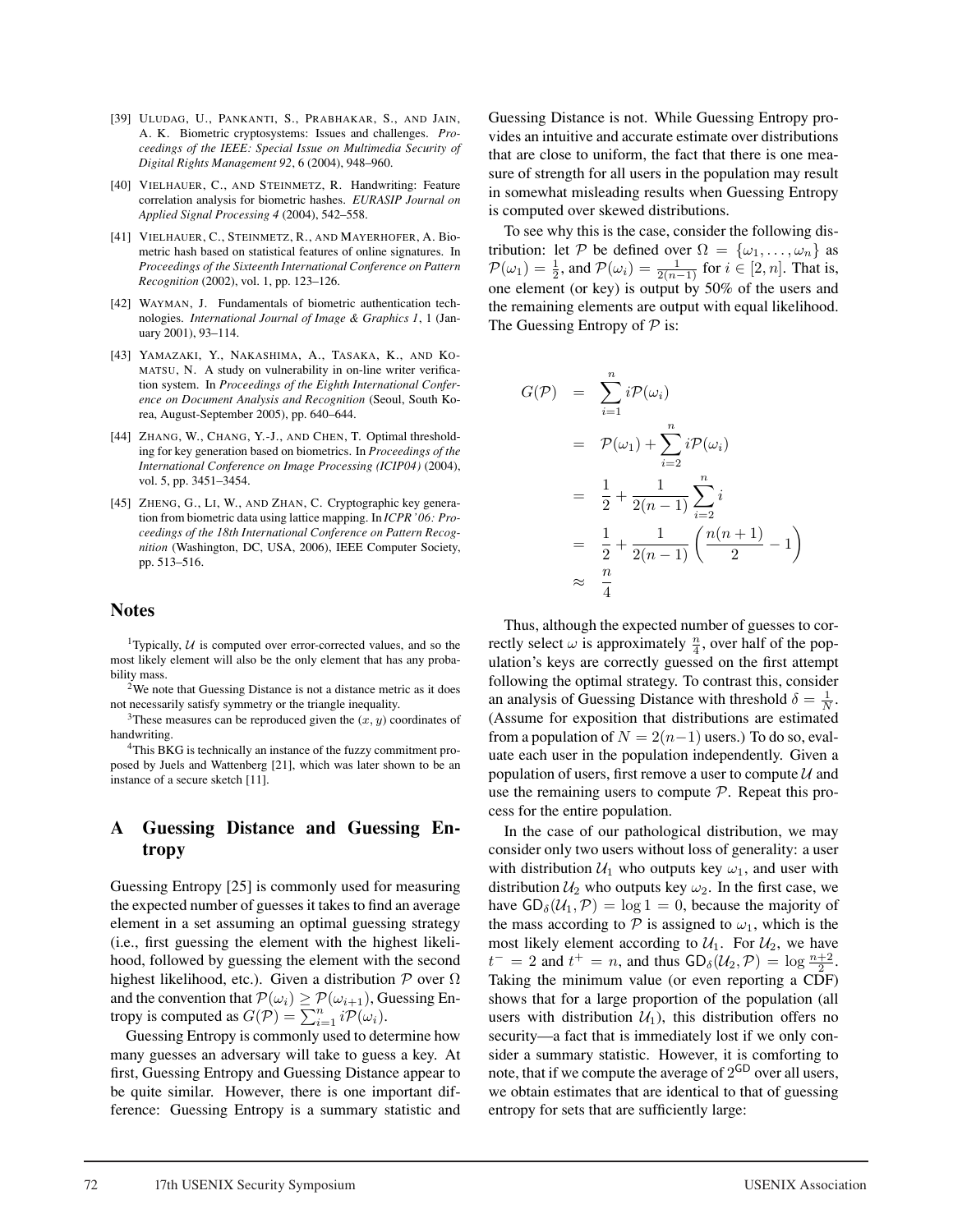$$
\frac{1}{N} \sum_{(\mathcal{U}, \mathcal{P})} 2^{\text{GD}_{\delta}(\mathcal{U}, \mathcal{P})} = \frac{1}{N} \left( \frac{N}{2} 2^{\log 1} + \frac{N}{2} 2^{\log \frac{n+2}{2}} \right)
$$

$$
= \frac{1}{2} + \frac{1}{2} \left( \frac{n+2}{2} \right)
$$

$$
\approx \frac{n}{4}
$$

### **B Estimating** GD

As noted in Section 5, it is difficult to obtain a meaningful estimate of probability distributions over large sets, e.g.,  $\mathbb{N}^{50}$ . In order to quantify the security defined by a system, it is necessary to find techniques to derive meaningful estimates. This Appendix discusses how we estimate GD. The estimate also implicitely defines an algorithm that can be used to guess keys.

For convenience we use  $\phi$  to denote both a biometric feature and the random variable that is defined using population statistics over  $\phi$  (taken over the set  $\Omega_{\phi}$ ). If a distribution is not subscripted, it is understood to be taken over the key space  $\Omega = \Omega_{\phi_1} \times \cdots \times \Omega_{\phi_n}$ . Our estimate uses of several tools from information theory:

**Entropy.** The entropy of a random variable  $X$  defined over the set  $\Omega$  is

$$
H(X) = -\sum_{\omega \in \Omega} \Pr\left[X = \omega\right] \log \Pr\left[X = \omega\right]
$$

**Mutual Information.** The amount of information shared between two random variables  $X$  and  $Y$  defined over the domains  $\Omega_X$  and  $\Omega_Y$  is measured as

$$
I(X, Y) =
$$
  

$$
\sum_{x \in \Omega_x} \sum_{y \in \Omega_y} \Pr[X = x \land Y = y] \log \frac{\Pr[X = x \land Y = y]}{\Pr[X = x] \Pr[Y = y]}
$$

We use the notation  $I(X; Y, Z)$  to denote the mutual information between the random variable  $X$  and the random variable defined by the joint distribution between the random variables Y and Z.

**The Estimate.** Let  $GD_{\delta}(\mathcal{U}_{\phi_i}, \mathcal{P}_{\phi_i} | u_{i-1}, \dots, u_1)$  be the guessing distance between the user's and population's distribution over  $\phi_i$  conditioned on the even that  $\phi_{i-1} =$  $u_{i-1}, \ldots, \phi_1 = u_1.$  In particular, let  $L_{\mathcal{P}_{\phi_i}} =$  $(\omega_1, \ldots, \omega_n)$  be the elements of  $\Omega_{\phi_i}$  ordered such that

$$
\mathcal{P}_{\phi_i}(\omega_j|\phi_{i-1} = u_{i-1}, \ldots, \phi_1 = u_1) \ge
$$
  

$$
\mathcal{P}_{\phi_i}(\omega_{j+1}|\phi_{i-1} = u_{i-1}, \ldots, \phi_1 = u_1)
$$

As before, let  $\omega^* = \operatorname{argmax}_{\omega \in \Omega_{\phi_i}} \mathcal{U}_{\phi_i}(\omega)$ , and  $t^-$  and  $t^+$  be the smallest and largest indexes j such that

$$
|\mathcal{P}_{\phi_i}(\omega_j|\phi_{i-1} = u_{i-1}, \dots, \phi_1 = u_1) - \mathcal{P}_{\phi_i}(\omega^*|\phi_{i-1} = u_{i-1}, \dots, \phi_1 = u_1)| \le \delta
$$

Then,  $GD_{\delta}(U_{\phi_i}, \mathcal{P}_{\phi_i} | u_{i-1}, \dots, u_1) = \log(t^{-} + t^{+}) - 1$ . In other words, if an adversary assumes that a target user is distributed according to the population and fixes the values of certain features, this is the number of guesses she will need to make to guess another feature. Unfortunately, this quantity is also infeasible to compute in light of data constraints so we endeavor to find an easily computable estimate. To this end, define the weight  $(d_i)$  of an element in  $\omega \in \Omega_{\phi_i}$  as:

$$
d_i(\omega \mid u_{i-1},...,u_1) =
$$
  

$$
\sum_{h=1}^{i-1} \sum_{j=1}^{i-1} I(\phi_i; \phi_h, \phi_j) \mathcal{P}_{\phi_i}(\omega \mid \phi_h = u_h \land \phi_j = u_j)
$$

The weights of elements that are more likely to occur given the values of other features will be larger than the weights that are less likely to occur. Intuitively, each of the values (u) has an influence on  $d_i(\omega)$  and those values that correspond to features that have a higher correlation with  $\phi_i$  have more influence. We also note that we only use two levels of conditional probabilities, which are relatively easy to compute, instead of conditioning over the entire space. Now, we use the weights to estimate the probability distributions as:

$$
\hat{\mathcal{P}}_{\phi_i}(\omega_j \mid u_{i-1}, \dots, u_1) =
$$
\n
$$
d_i(\omega_j \mid u_{i-1}, \dots, u_1) / \sum_{\omega \in \Omega_{\phi_i}} d_i(\omega \mid u_{i-1}, \dots, u_1)
$$

Note that while this technique may not provide a perfect estimate of each probability, our goal is to discover the relative magnitude of the probabilities because they will be used to estimate Guessing Distance. We believe that this approach achieves this goal.

We are almost ready to provide an estimate of GD. First, we specify an ordering for the features. The ordering will be according to an ordering measure  $(M(\phi))$ such that features with a larger measure have a low entropy (and are therefore easier to guess) and have a high correlation with other features. An adversary could then use this ordering to reduce the number of guesses in a search by first guessing features with a higher measure. Define the feature-ordering measure for  $\phi_i$  as:

$$
M(\phi_i) = \sum_{i \neq j} \left( 1 + \frac{H(\phi_j)}{H(\phi_i)} \right)^{1 + I(\phi_i, \phi_j)}
$$